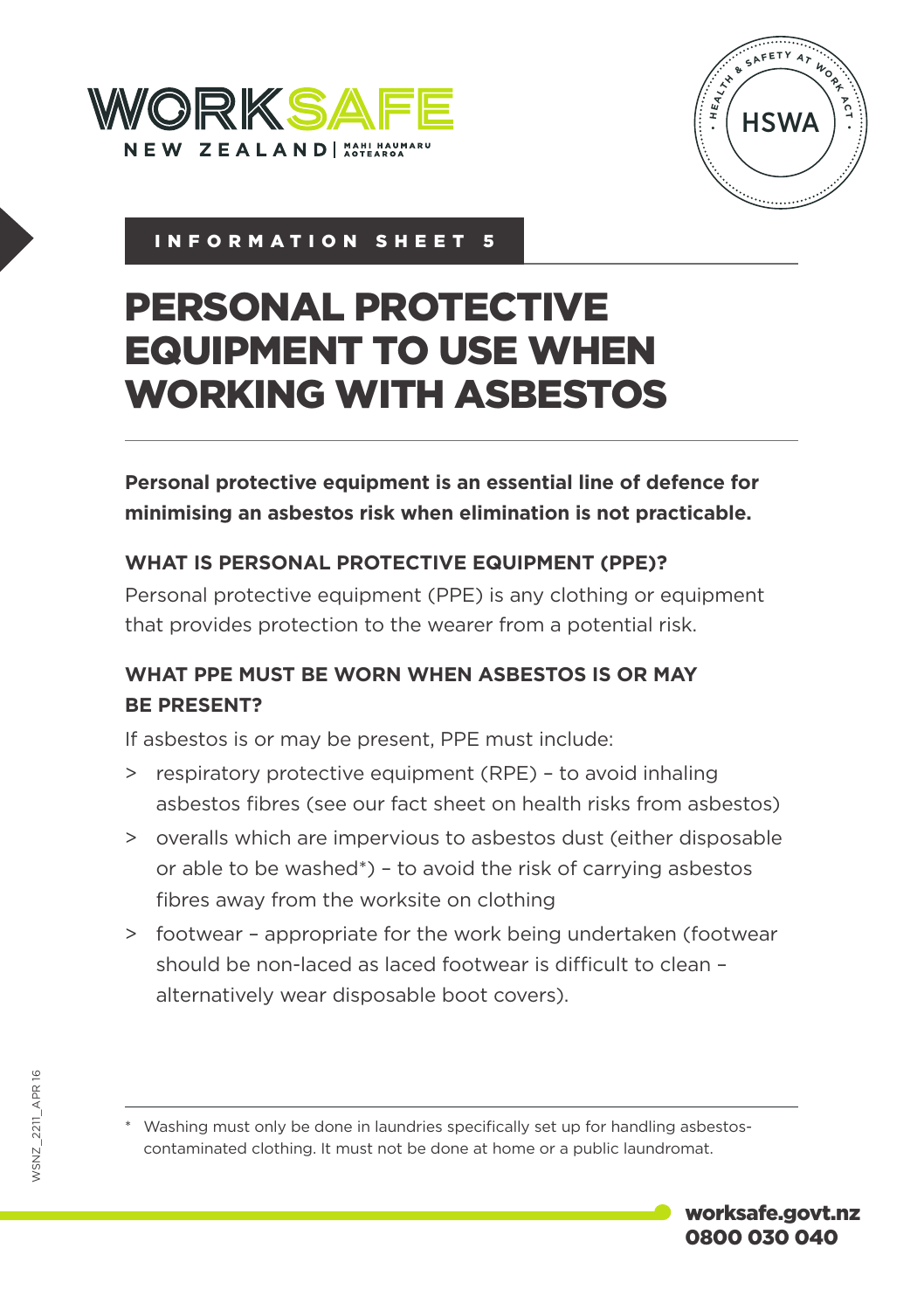#### **WHY IS PPE REQUIRED?**

Although controls must be in place to prevent or reduce exposure to asbestos fibres when working with asbestos-containing material (ACM), the asbestos risks must be minimised even more by using appropriate PPE.

#### **RESPIRATORS**

WHEN SHOULD A RESPIRATOR BE WORN? A respirator or RPE should be worn at all times by workers in any environment where asbestos is or suspected to be present to minimise the risk of breathing in asbestos.

WHAT TYPES OF RESPIRATORS ARE AVAILABLE?



Figure 1: Disposable half-face respirator



Figure 2: Re-useable half-face respirator (cartridge)



Figure 3: Full-face respirator (cartridge)



Figure 4: Full-face powered respirator (cartridge)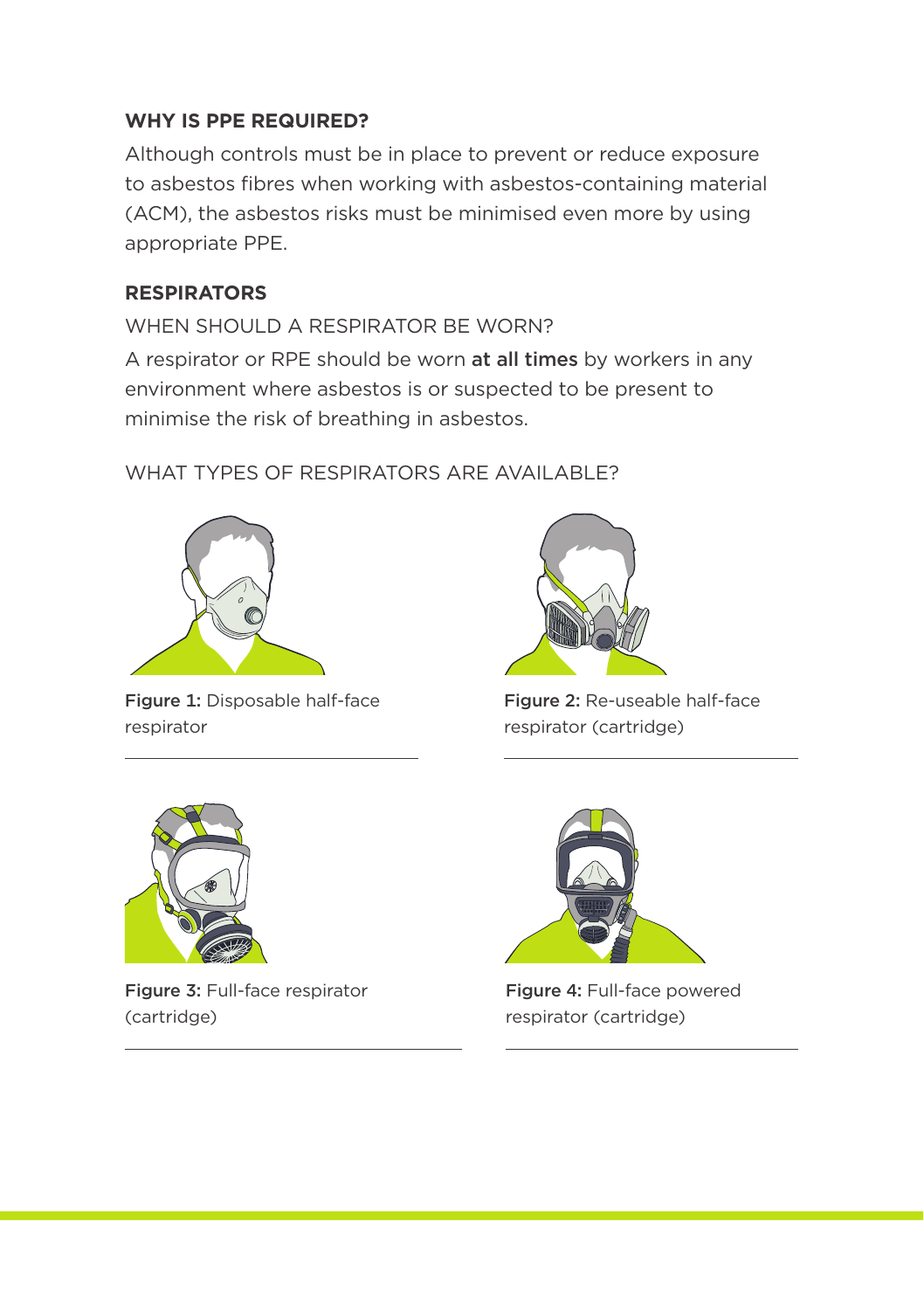#### WHAT ELSE DO I NEED TO KNOW ABOUT RESPIRATORS?

#### **Facial hair and/or glasses when wearing a respirator**

Facial hair (a beard, stubble growth or sideburns) or wearing glasses may affect the ability for a full face seal around the mask. Men should be clean-shaven when wearing a respirator.

Glasses may prevent an effective seal around the face of a full facepiece respirator. If glasses cannot be modified, a positivepressure air-supply hood should be worn.

## **Respirator fit testing**

A respirator fit test needs to be done when the respirator is fitted for the first time to ensure that a good seal is achieved around the edges of the respirator. Fit testing assesses the seal between the wearer's face and the face-piece using specialised equipment. Testing should be carried out by a trained tester.

Fit-testing must also be carried out:

- > if the wearer has had a significant weight gain or loss
- > if a different size or model of RPE is specified
- > annually (or more frequently if specified by company policy).

Search the Yellow Pages or internet for a health and safety consultant or occupational health practitioner that does respirator fit testing.

# **Self-testing**

Self-testing should be done each time the wearer puts a respirator on. No specialised equipment or training is required for testing.

Tests are carried out as follows:

- > Place hands over the mask or filters and breathe in the mask should pull more firmly onto the face.
- > Block the exhalation (breathing out) valves and breathe out hard – you should notice a bulging effect, but it should not leak. Note: If the mask leaks, readjust the straps. If it still leaks you need to change to a different size or model of respirator and have another fit test done.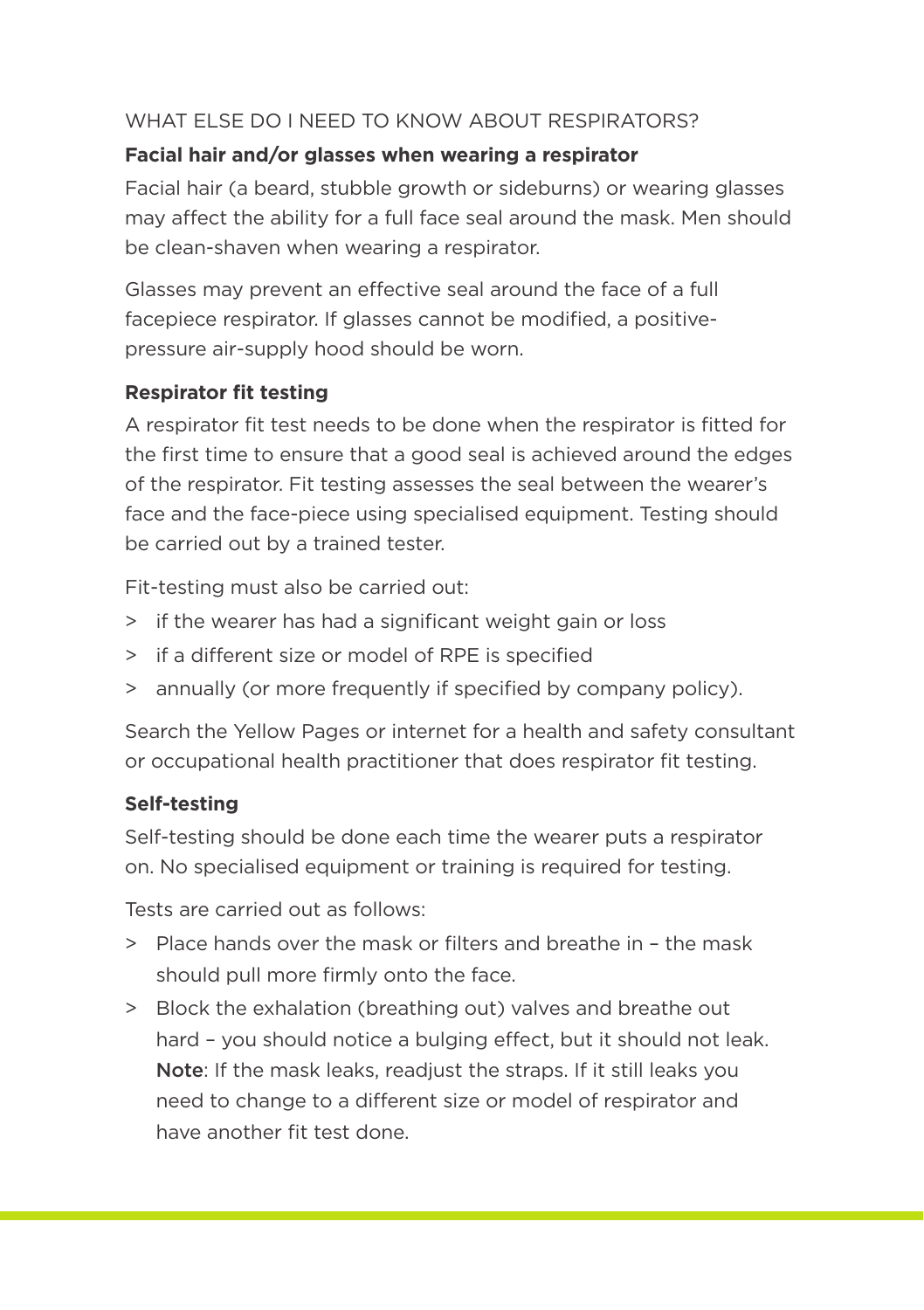#### **Selecting the correct respirator1**

| <b>WORK PROCEDURE</b>                                                                                                                                                     | <b>REQUIRED RESPIRATOR</b>                                                                                                                                                                                          | <b>FILTER</b><br><b>TYPE</b><br>(NOTE 1) |
|---------------------------------------------------------------------------------------------------------------------------------------------------------------------------|---------------------------------------------------------------------------------------------------------------------------------------------------------------------------------------------------------------------|------------------------------------------|
| <b>Erecting a simple</b><br>enclosure for containing<br>undamaged asbestos<br>materials to prevent<br>damage - no direct<br>handling but possible<br>asbestos disturbance | Disposable half face-piece<br>><br>particulate, or<br>Half face-piece particulate filter<br>><br>(cartridge) respirator                                                                                             | P <sub>2</sub>                           |
| Inspecting the condition<br>of installed friable<br>asbestos, which appears<br>in poor condition or has<br>been disturbed                                                 | Disposable half face-piece<br>><br>particulate, or<br>> Half face-piece particulate filter<br>(cartridge) respirator                                                                                                | P <sub>2</sub>                           |
| <b>Sampling material for</b><br>asbestos identification                                                                                                                   | Disposable half face-piece<br>><br>particulate, or<br>> Half face-piece particulate filter<br>(cartridge) respirator                                                                                                | P <sub>2</sub>                           |
| <b>Working with</b><br>asbestoscement eg<br>hand-drilling or sawing                                                                                                       | Disposable half face-piece<br>><br>particulate, or<br>> Half face-piece particulate filter<br>(cartridge) respirator                                                                                                | P <sub>2</sub>                           |
| <b>Removing non-friable</b><br>asbestos (eg asbestos-<br>cement sheets, ceiling<br>tiles and vinyl tiles)                                                                 | Disposable half face-piece<br>><br>particulate, or<br>> Half face-piece particulate filter<br>(cartridge) respirator                                                                                                | P <sub>2</sub>                           |
| <b>Maintenance work near</b><br>installed friable asbestos<br>insulation - no direct<br>handling but possible<br>asbestos disturbance                                     | > Full face-piece particulate filter,<br>cartridge respirator                                                                                                                                                       | P <sub>3</sub>                           |
| <b>Maintenance work</b><br>involving removing small<br>quantities of friable<br>asbestos eg replacing<br>gaskets or insulation                                            | Full face-piece particulate filter<br>><br>(cartridge) powered respirator, or<br>> Full face-piece positivepressure<br>demand airline respirator, or<br>Full suit or hood continuousflow<br>><br>airline respirator | P <sub>3</sub>                           |

<sup>1</sup> Adapted from Appendix C, *New Zealand Guidelines for the Management and Removal of Asbestos* – Copyright © New Zealand Demolition and Asbestos Association.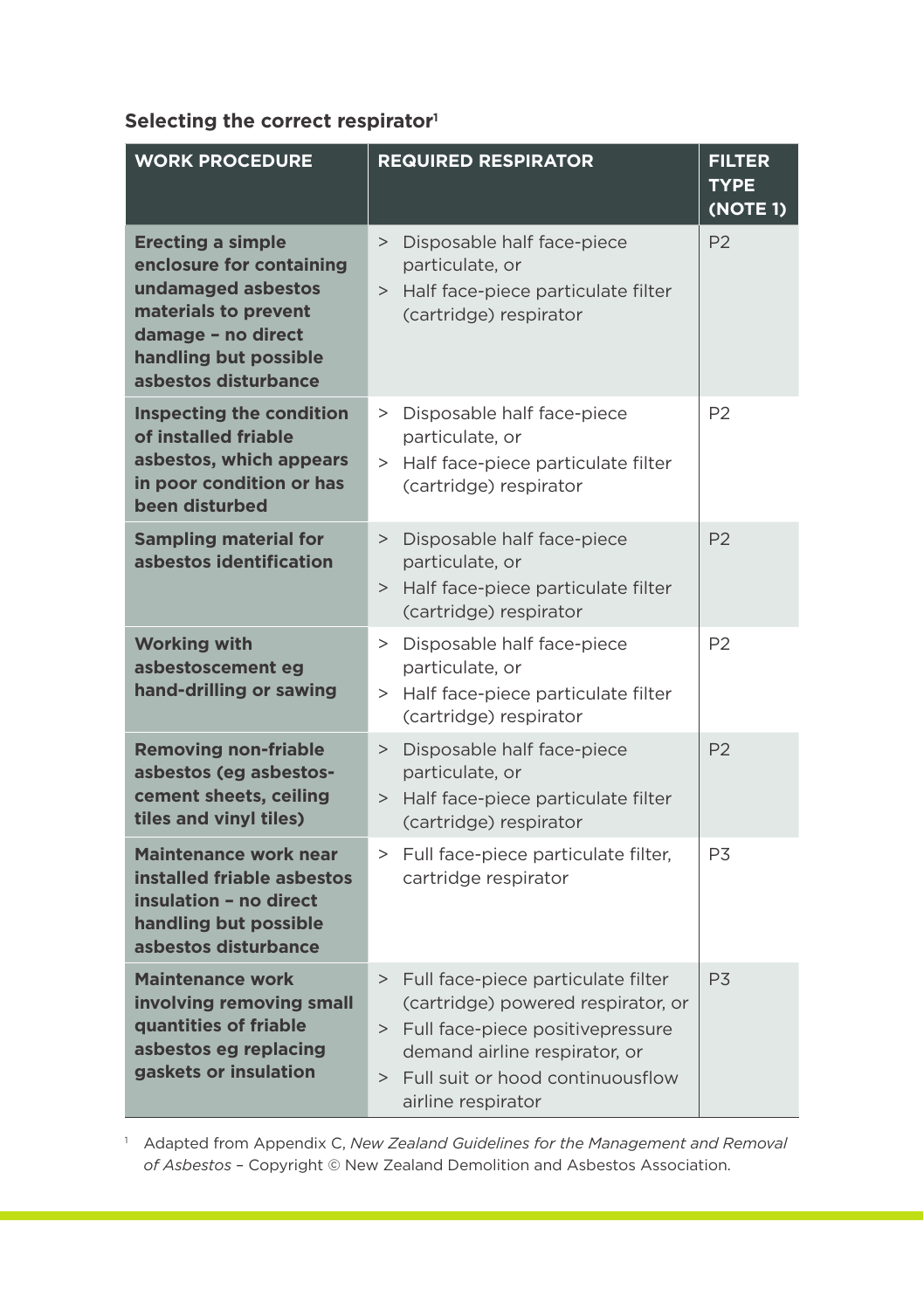Note: A P2 filter will stop 94% of airborne particles and may be used for unlicensed asbestos work; a P3 filter will stop 99.95% of airborne particles and must be used for licensed asbestos work. The higher the level of risk, the higher the protection should be.

#### **Inspection, maintenance and storage of respirators**

After each use:

- > clean and dry the respirator face-piece
- > check diaphragms, valves and face-piece parts for defects
- > recharge batteries for powered-air respirators as required
- > store in a clean, dry container.

Note: Do not store clean RPE with contaminated (non-cleaned) RPE.

#### **RPE Standards**

RPE should be selected, manufactured, fitted, tested and maintained according to AS/NZS 1715 *Selection, use and maintenance of respiratory protective equipment* and AS/NZS 1716 *Respiratory protective devices*.

#### **OTHER PPE**

WHAT OTHER PPE SHOULD BE WORN?

Depending on the nature of the work being carried out, other PPE may also be required. This may include:

- > eye protection (safety goggles)
- > hard hat
- > gloves
- > disposable overalls and boots.

# **HOW IS ASBESTOS-CONTAMINATED PPE CLEANED OR DISPOSED OF?**

PPE should be put on in a clean part of the decontamination area.

When the work is finished, the PPE (except for the respirator) should be taken off and disposed of in the dirty part of the decontamination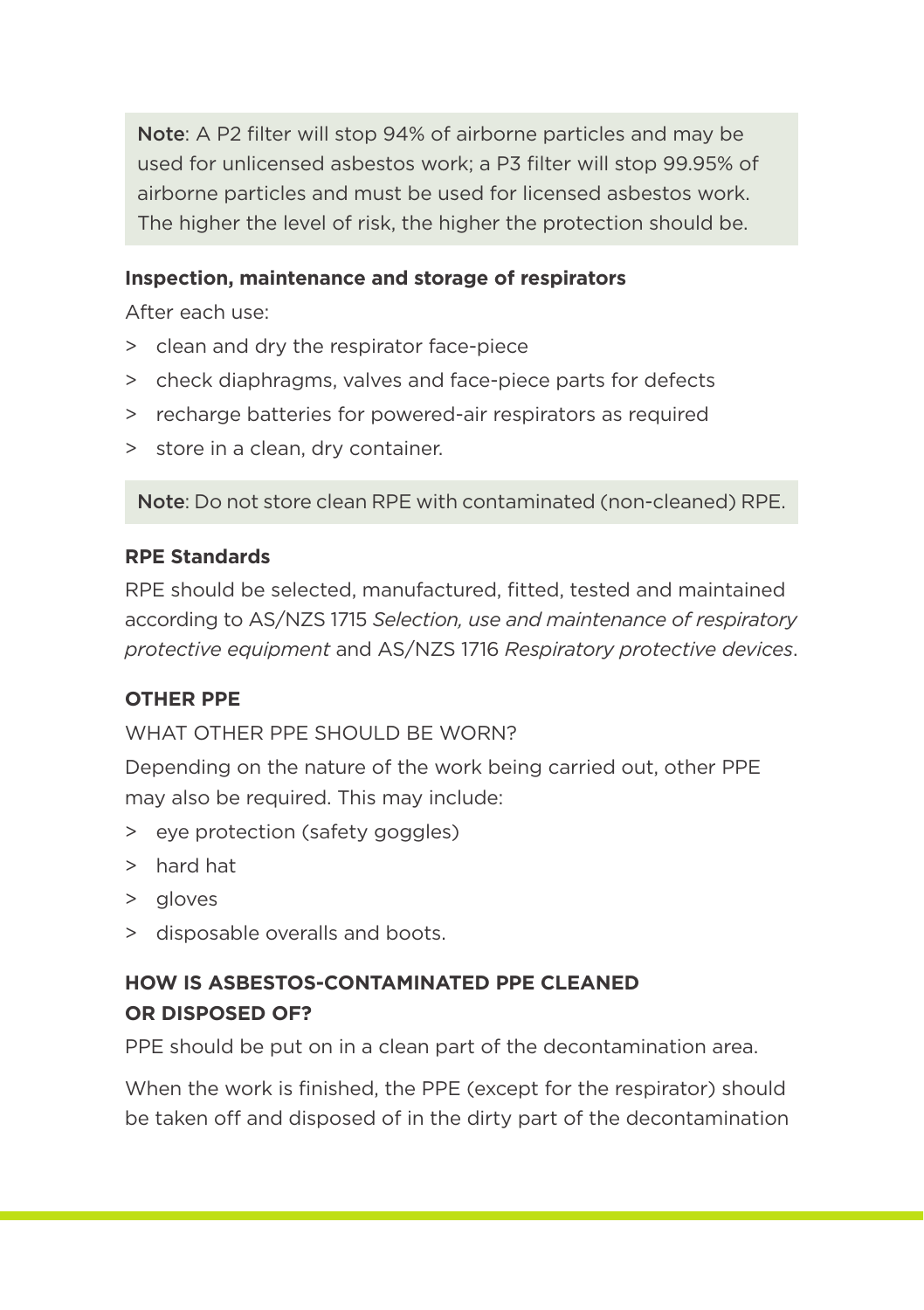area. This is to prevent clean clothing from becoming contaminated with asbestos fibres.

Reusable PPE (RPE, boots, etc) should be decontaminated by vacuuming with a brush attachment on a vacuum cleaner<sup>2</sup>. After vacuuming, the PPE should be wiped with a disposable, damp cloth.

Reusable PPE should be stored in a sealed container when not in use.

The filter in the vacuum cleaner should be a HEPA filter complying with AS 4260 *High efficiency particulate air filters (HEPA) – Classification, construction and performance*.

#### **What is the PCBU's responsibility regarding PPE?**

PCBUs must:

- > supply, pay for and fit test RPE for workers
- > ensure that workers wear PPE when necessary
- > provide training to workers in how to use PPE safely at the start of employment and at regular intervals on an on-going basis
- > provide secure storage for reusable PPE.

Training in the use of PPE should include correct use, inspection, care and maintenance, repair and replacement of components, emergency procedures and storage.

#### **What should be considered when selecting and using PPE?**

When choosing PPE, also think about:

- > ease of decontamination and cleaning
- > communicating with other workers
- > the temperature of the work environment
- > the ability to move freely, eg an air-line respirator may restrict movement.

 $2 \times 2$  A vacuum cleaner for cleaning asbestos contaminated material should comply with AS 3544 *Industrial Vacuum Cleaners for Particulates Hazardous to Health* and must be labelled with a high hazard 'H' class symbol and the words 'For asbestos use only'.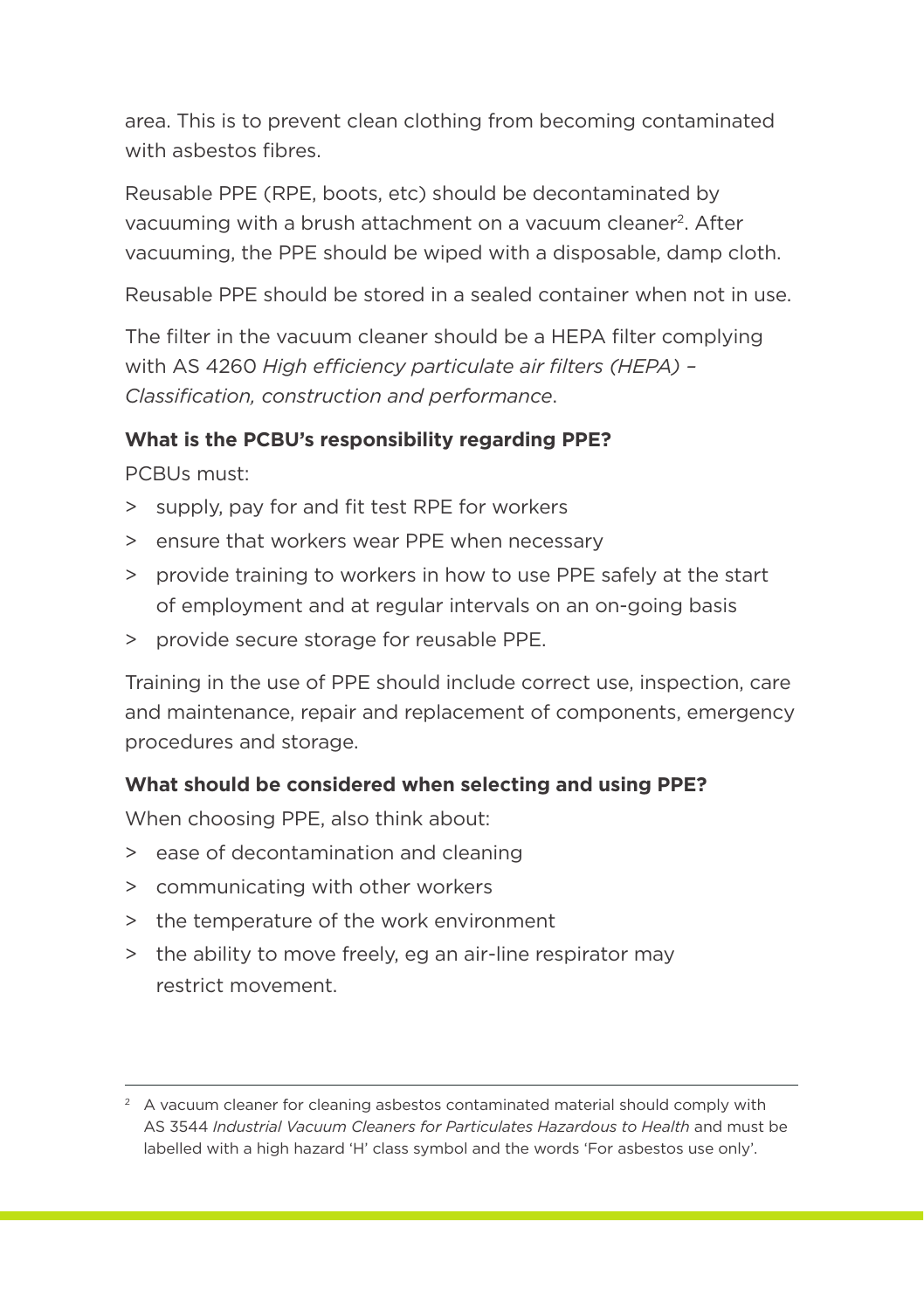#### **Tips for wearing PPE**

- > Wear larger size overalls for a comfortable fit.
- > Tape loose cuffs to seal.
- > Wear overalls over boots (ie not tucked into them).
- > Cover RPE straps with a hood.
- > Wear safety footwear without laces do not wear laced boots as they are difficult to clean properly.
- > Wear disposable slippers over boots and remove before leaving the contaminated area – this avoids the likelihood of picking up asbestos fibres on the soles of the boots.

# PPE REQUIRED WHEN CARRYING OUT RESTRICTED ASBESTOS REMOVAL WORK



\* Note that a full-face, positive-pressure airline respirator is not mandatory for asbestos removal unless the worker cannot wear a negative pressure respirator.